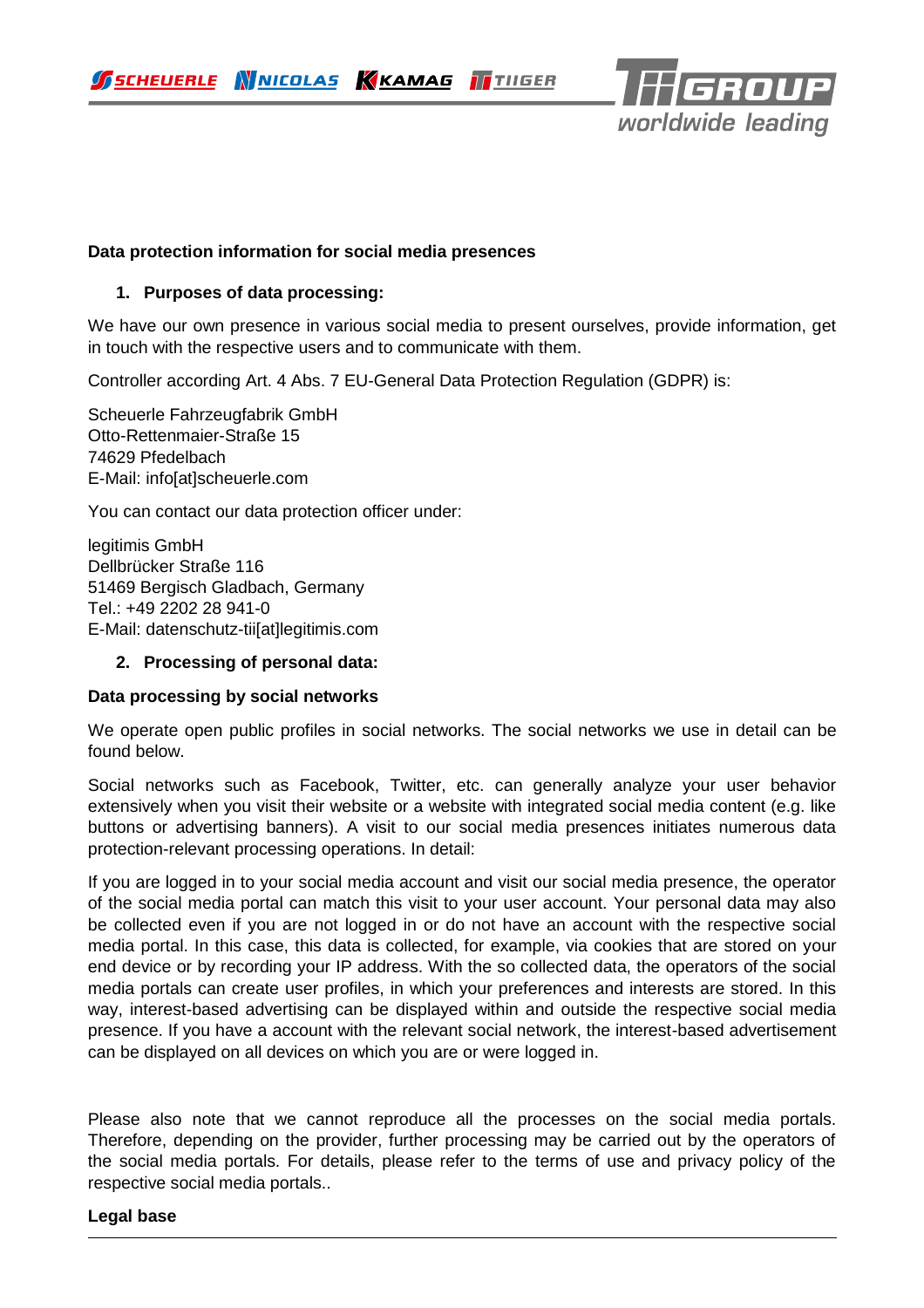

Our social media appearances are supposed to ensure the widest possible presence on the Internet. This is a legitimate interest within the meaning of Art. 6 para. 1 lit. f GDPR. The analytical processes initiated by the social networks may be based on different legal bases, which must be specified by the operators of the social networks (e.g. consent within the meaning of Art. 6 para. 1 lit. a GDPR).

# **Controller and claiming of rights**

If you visit one of our social media sites (e.g. Facebook), we are jointly responsible with the provider of the social media platform for the data processing operations caused by this visit. You can basically exercise your rights (information, correction, deletion, restriction of processing, data transferability and complaints) both against us and against the operator of the respective social media portal (e.g. against Facebook).

Please note that despite the joint responsibility with the social media portal operators, we do not have full control over the data processing operations of the social media portals. Our options depend largely on the corporate policy of the respective provider.

## **Storage Period**

The data collected directly by us via the social media presence will be deleted from our systems as soon as the purpose for storing them no longer applies, you request us to delete them, revoke your consent to storage or the purpose for storing the data no longer applies. Any cookies stored remain on your terminal device until you delete them. Mandatory legal provisions - in particular retention periods - remain unaffected.

We have no influence on the storage period of your data, which is stored by the providers of social networks for their own purposes. For details, please contact the operators of the social networks directly (e.g. in their privacy policy, see below).

#### **3. Our presences in overview:**

## **Facebook**

We have a presence at Facebook. Provider is the Facebook Ireland Limited, 4 Grand Canal Square, Dublin 2, Irland. According to Facebook, the data collected is also transferred to the USA and other third countries.

You can adjust your advertising settings by yourself in your user account. To do so, click on the following link and log in:

https://www.facebook.com/settings?tab=ads.

Details can be found in the Facebook privacy policy:

https://www.facebook.com/about/privacy/.

## **LinkedIn**

We have a presence at LinkedIn. Provider is the LinkedIn Ireland Unlimited Company, Wilton Plaza, Wilton Place, Dublin 2, Ireland. LinkedIn use advertising cookies. If you want deactivate LinkedIn Advertising cookies, use this Link: [https://www.linkedin.com/psettings/guest](https://www.linkedin.com/psettings/guest-controls/retargeting-opt-out)[controls/retargeting-opt-out.](https://www.linkedin.com/psettings/guest-controls/retargeting-opt-out) Details on how they handle your personal data can be found in the privacy policy of LinkedIn: [https://www.linkedin.com/legal/privacy-policy.](https://www.linkedin.com/legal/privacy-policy)

#### **Twitter**